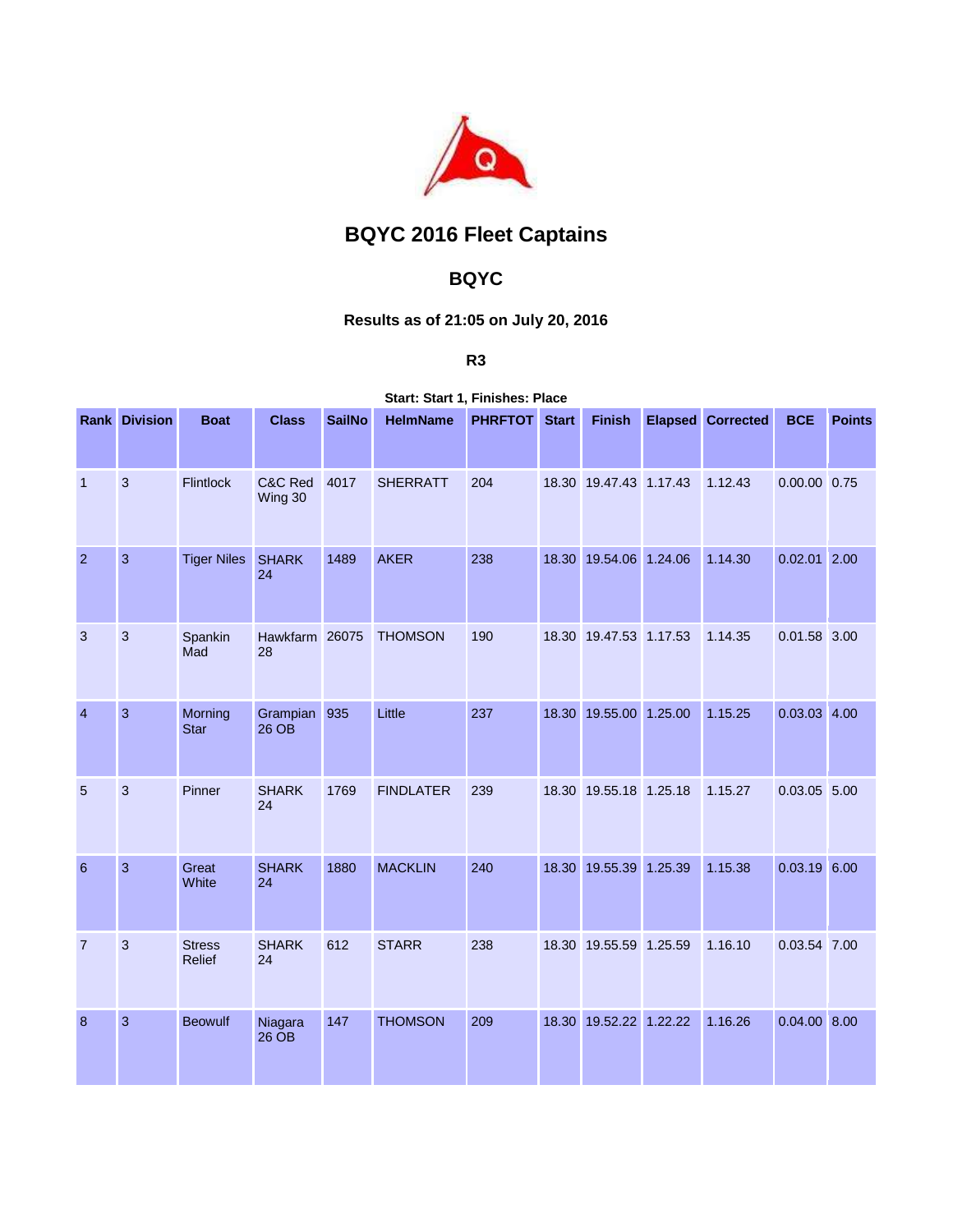| 9  | 3              | J24                                 | J <sub>24</sub>       | 3880  | BRESSETT /<br><b>JEFFS</b> | 189 | 18.30 19.49.45 1.19.45 | 1.16.30 | 0.03.58 9.00    |  |
|----|----------------|-------------------------------------|-----------------------|-------|----------------------------|-----|------------------------|---------|-----------------|--|
| 10 | $\overline{3}$ | <b>Bullet</b>                       | <b>SHARK</b><br>24    | 1840  | <b>WILKES</b>              | 238 | 18.30 19.56.24 1.26.24 | 1.16.32 | 0.04.19 10.00   |  |
| 11 | 3              | Higher<br>Love                      | <b>SHARK</b><br>24    | 1485  | LANDER, R                  | 236 | 18.30 19.56.14 1.26.14 | 1.16.38 | 0.04.25 11.00   |  |
| 12 | 3              | Airush                              | <b>SHARK</b><br>24    | 36    | <b>STEINITZ</b>            | 239 | 18.30 19.56.45 1.26.45 | 1.16.44 | 0.04.32 12.00   |  |
| 13 | 3              | Grayling                            | Grampian<br>26 OB     | 431   | <b>COOKE</b>               | 239 | 18.30 19.57.29 1.27.29 | 1.17.22 | 0.05.16 13.00   |  |
| 14 | $\overline{3}$ | Mako                                | <b>SHARK</b><br>24    | 1762  | <b>WAGER</b>               | 239 | 18.30 19.57.37 1.27.37 | 1.17.30 | 0.05.24 14.00   |  |
| 15 | 3              | Unicorn                             | <b>SHARK</b><br>24    | 1836  | <b>Berchat</b>             | 239 | 18.30 19.59.03 1.29.03 | 1.18.46 | 0.06.50 15.00   |  |
| 16 | $\overline{3}$ | <b>Destination</b><br>Sao Miguel 24 | <b>SHARK</b>          | 1112  | <b>PACHECO</b>             | 239 | 18.30 20.00.03 1.30.03 | 1.19.39 | 0.07.50 16.00   |  |
| 17 | 3              | Patronus                            | Tanzer 22 1612        |       | MACDONALD 247              |     | 18.30 20.01.53 1.31.53 | 1.20.16 | 0.08.39 17.00   |  |
| 18 | 3              | Dream<br>Weaver                     | <b>Tanzer 26 480</b>  |       | <b>LLOYST</b>              | 238 | 18.30 20.01.12 1.31.12 | 1.20.47 | 0.09.07 18.50   |  |
| 18 | $\mathfrak{S}$ | Silent<br>Running                   | <b>C&amp;C 25</b>     | 44098 | <b>SMITH</b>               | 239 | 18.30 20.01.20 1.31.20 | 1.20.47 | 0.09.07 18.50   |  |
| 20 | $\overline{3}$ | Head over<br><b>Heels</b>           | <b>SHARK</b><br>24    | 1473  | LANDER, C                  | 240 | 18.30 20.02.32 1.32.32 | 1.21.43 | $0.10.12$ 20.00 |  |
| 21 | $\mathbf{3}$   | Freya                               | Grampian 516<br>26 IB |       | <b>RENDER</b>              | 261 | 18.30 20.06.04 1.36.04 | 1.22.09 | 0.11.02 21.00   |  |